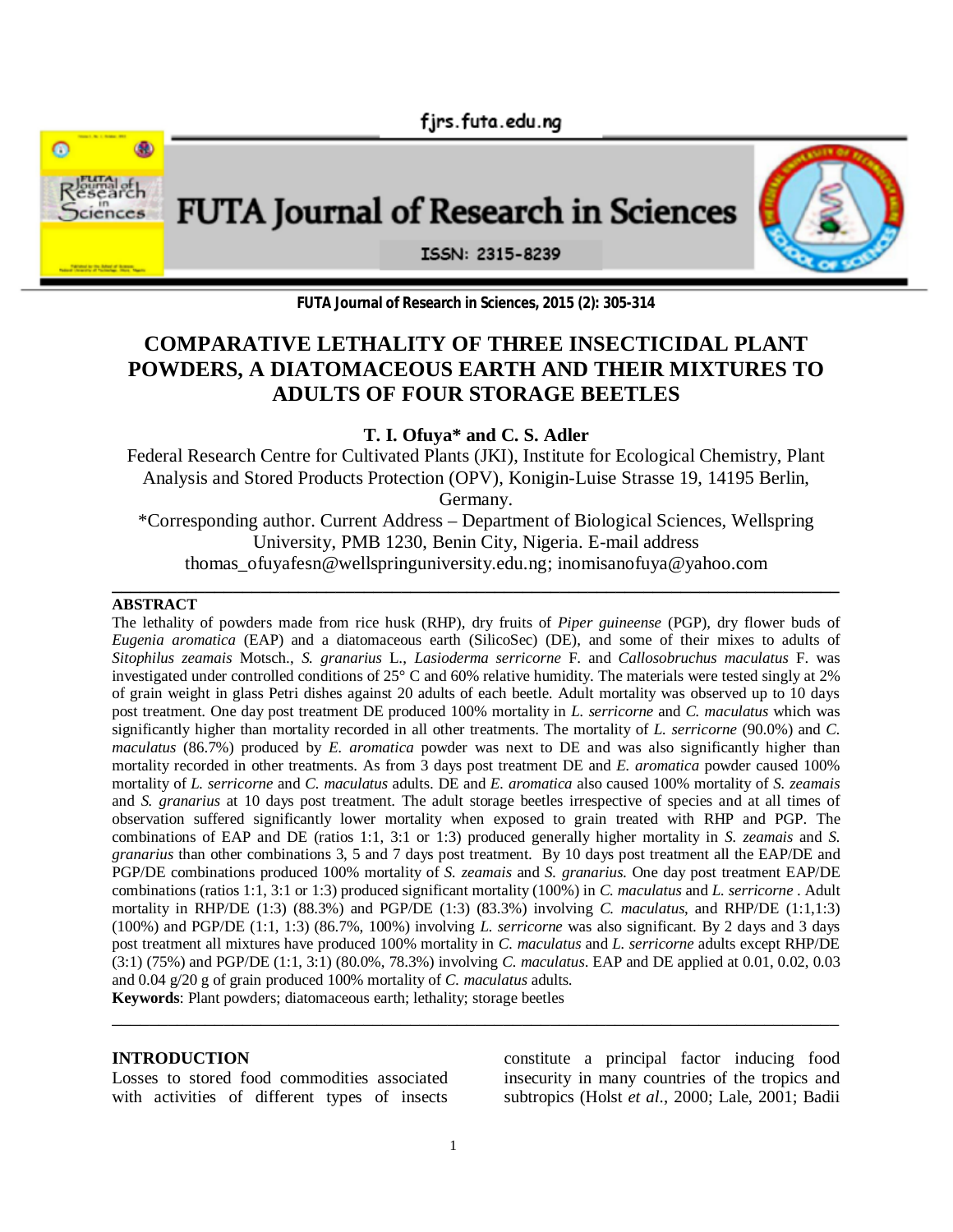*et al*., 2011). Stored-product insects cause damage by eating portions of products and this is usually manifested by reduction in weight and volume, and also by contaminating food commodities with frass, exuviae and corpses of dead insects, altering their biochemical constitution or by outright reduction in the amounts of important nutrients. Insect pest infestation especially species that feed on the germ or embryo also results in reduced viability of damaged seeds. It has been reported that insect damage in stored grains and other durable commodities may amount to 10-40% in developing countries (Kostyukovsky and Shaaya, 2011).

Many synthetic insecticides formulated as dusts such as pirimiphos-methyl and permethrin are very effective for stored products protection, but their use has several drawbacks such as increasing costs, inconsistent supplies and hazards to man and the environment (Ofuya, 2003). Therefore, many scientists have conducted research over many years aimed at identifying botanicals which may replace synthetic insecticides (Kostyukovsky and Shaaya, 2011). In Nigeria, the biological efficacies of powders from a few plants including dry flower buds of clove, *Eugenia aromatica* (L.) Baill. and dry fruits of West African brown pepper, *Piper guineense* Schum and Thonn have been investigated and confirmed by many workers (Lale, 2010). Effective rates of application of insecticidal plant powders are much higher than for conventional synthetic dusts. For instance mixing stored cowpea seeds seed with 1.0 g or more of *P. guineense* dried fruit or neem kernel powders per 20 g of cowpea seed are recommended for control of *C. maculatus* (Anonymous, 1996). For complete control large quantities of these insecticidal plant powders are needed which may not be practicable for large scale storage. Ways of enhancement of insecticidal action of plant powders needed for storage protection should necessarily be sought and tested empirically. The insecticidal effects of these botanical powders may be enhanced by good formulation by mixing with other environment friendly insecticidal materials (Ofuya, 2009). Ofuya *et al*. (2007) have

demonstrated the possibility of using organic flours from yam, cassava and plantain as diluents in the formulation of insecticidal dusts from dry flower buds of *E. aromatica* and dry fruits of *P. guineense*. However, relatively high percentage of the active plant material was required for effectiveness. Diatomaceous earth (DE) is a non-toxic safe substance made up from fossils of freshwater organisms and crushed to fine powder, which has been reported to be effective against storage insect pests by many workers (Stathers *et al*. 2004; Athanassiou *et al*., 2005; Demissie *et al*., 2008; Badii *et al*., 2014). Stathers *et al.* (2008) observed the great potential in the use of diatomaceous earth as grain protectants for small-holder farmers in sub Saharan Africa. An approach may be to combine insecticidal plant materials to which farmers are already familiar with diatomaceous earth and there seems to be limited information in this regard. This paper therefore reports results of a study to determine the efficacies of insecticidal dusts containing powder of *E. aromatica* or *P. guineense*, and a diatomaceous earth (Silico Sec® ) in different proportions against the cowpea seed beetle, *Callosobruchus maculatus*  Fabricius*,* the maize weevil, *Sitophilus zeamais* Linnaeus, the granary weevil, *S. granarius* L. and the cigarette beetle, *Lasioderma serricorne* Fabricius.

# **MATERIALS AND METHODS**

The study was carried out at the Federal Research Centre for Cultivated Plants, Institute of Ecological Chemistry, Plant Analysis and Stored Product Protection, Berlin, Germany under controlled conditions of  $25 \pm 2^{\circ}$  C and 60  $± 5\%$  relative humidity.

# **Insects**

The storage insects tested in the study are the cowpea seed beetle, *Callosobruchus maculatus*  Fabricius*,* the maize weevil, *Sitophilus zeamais* Linnaeus, the granary weevil, *S. granarius* L. and the cigarette beetle, *Lasioderma serricorne* Fabricius. Their cultures are maintained at Institute of Ecological Chemistry, Plant Analysis and Stored Product Protection, Berlin, Germany using standard procedures (e.g. Tofel *et al*., 2015). *C. maculatus* was tested using blackeye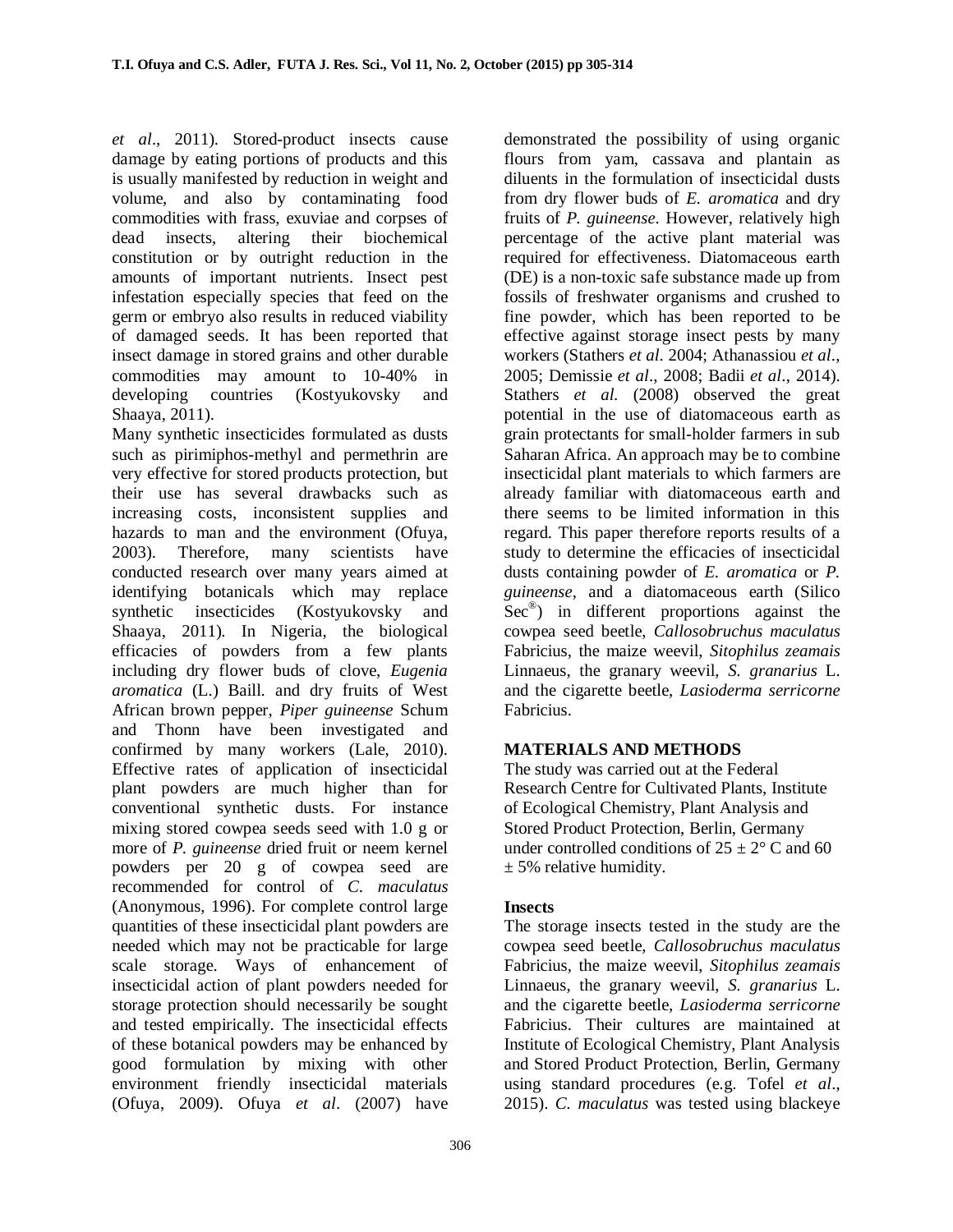cowpea whilst *S. zeamais*, *S. granarius* and *L. serricorne* were tested on yellow maize.

# **Insecticidal plants**

The plants are West African brown pepper, *Piper guineense* and clove, *Eugenia aromatica* whose products have proven efficacy against many storage insects (Ofuya, 2009). Dry fruits of *P. guineense* and Dry flower buds of *E. aromatica* were purchased from the Central Spices Market in Kaduna, Nigeria (10.3333° N, 7.7500° E). Identity of each plant material was confirmed at Obafemi Awolowo University Herbarium, Ile-Ife, Nigeria. A much less insecticidal plant material, paddy rice husk (unpublished observation) was added for comparison. Paddy husk was obtained from a processing mill in Emure in Ekiti State, Nigeria  $(7.4500\degree)$  N, 5.4667 $\degree$  E) and rice variety was Igbemo local grown by communities around the metropolis. The plant parts were further oven dried at  $80^{\circ}$  C for a period of 24 h. Thereafter, the plant materials were pulverized in a laboratory mill and sieved to powder of particle size of  $\leq$  300 µm using British standard sieve (Ofuya and Dawodu, 2002). Each plant powder type was stored in separate plastic containers with tight fitted lids.

# **Diatomaceous earth (DE)**

The diatomaceous earth (DE) used is SilicoSec, a natural silica powder obtained from processed fossilized diatoms. It is composed of 96% amorphous  $SiO<sub>2</sub>$  with particle size between 13 µm to 15 µm (Erb-Brinkmann, 2000).

### **Effect of singly applied insecticidal material on insect mortality**

The insecticidal powders and DE were applied at 2% of grain weight (Lale, 2010). Twenty newly emerged adults of *C. maculatus, S. zeamais or L. serricorne* were dusted by shaking with 0.4 g of paddy rice husk, *E. aromatica*, *P. guineense* powders or DE in clear glass Petri dishes (9.0 cm diameter) containing 20 g of appropriate grain. There was a control treatment with no insecticidal material. Adult mortality was observed for up to 10 days post treatment. The experiment was replicated thrice.

# **Effect of mixing DE with insecticidal plant powders on insect mortality**

Twenty newly emerged adults of *C. maculatus, S. zeamais or L. serricorne* were dusted by shaking with 0.4 g of mixture of DE with either, paddy rice husk, *E. aromatica*, or *P. guineense* powder in clear glass Petri dishes (9.0 cm diameter) containing 20 g of appropriate grain. Mixing was done in three ratios DE: plant powder  $-1:1, 3:1$ , and 1:3, respectively, for each plant powder. The ratios were selected for the convenience of mixing. There was a control treatment with no insecticidal material. Adult mortality was observed for up to 10 days post treatment. Morphological changes in adults were noted. The experiment was replicated thrice.

### **Lethality of** *E. aromatica* **powder and DE at low dosages against** *C. maculatus* **adults**

Twenty unsexed adults of *C maculatus* (< 2 days old) were separately dusted by shaking with either *E. aromatica* powder (EAP) or SilicoSec (DE) in clear glass Petri dishes (9.0 cm diameter) containing 20 g of cowpea seeds. Each product was tested 0.01, 0.02, 0.03 and 0.04 g respectively. There was a control treatment with neither RHA nor DE. Adult mortality was observed daily for up to 7 days. The experiment was replicated thrice.

# **Data analysis**

Data was analyzed using the SigmaStat<sup>®</sup> 3.5 software (Systat Software GmbH, Germany). Mortality data, where necessary, were corrected as recommended by Abbott (1925) and the percentages were arcsine transformed and subjected to one-way analysis of variance (ANOVA. Where the ANOVA indicated significant difference between treatments, Least Significant Difference (LSD) method was used to separate means.

# **RESULTS**

The adult storage beetles irrespective of species and at all times of observation suffered lower mortality which was significant, when exposed to grain treated with powders of rice husk and *P*. *guineense* at the same rate of 2% of grain weight (Table 1). One day post treatment DE produced 100% mortality in *L. serricorne* and *C. maculatus* which was significantly ( $P < 0.05$ ) higher than mortality recorded in all other treatments. The mortality of *L. serricorne* (90.0%) and *C. maculatus* (86.7%) produced by *E. aromatica* powder was next to DE and was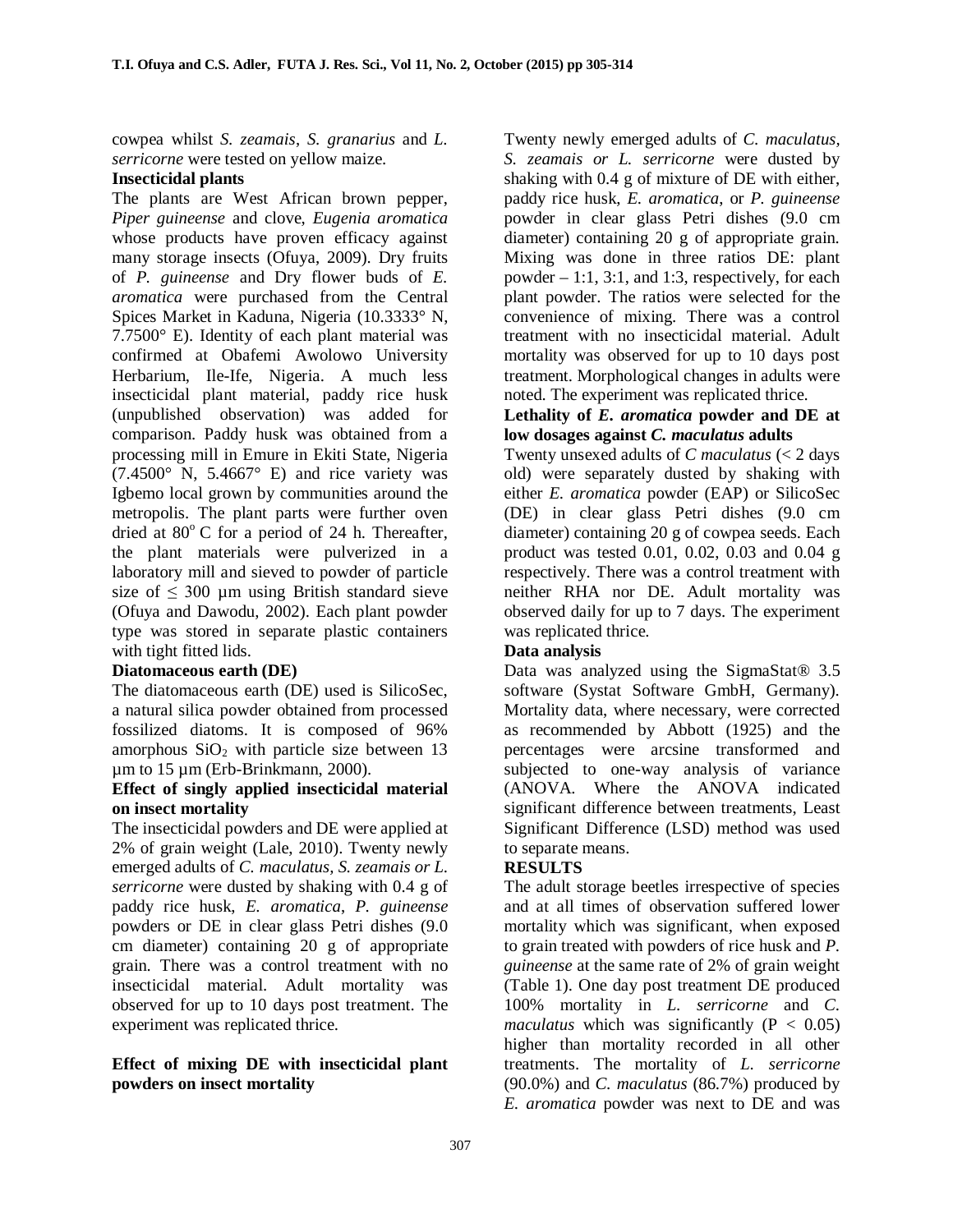also significantly higher than mortality recorded in other treatments. As from 3 days post treatment DE and *E. aromatica* powder caused 100% mortality of *L. serricorne* and *C. maculatus* adults. DE and *E. aromatica* also caused 100% mortality of *S. zeamais* and *S. granarius* at 10 days post treatment.

The combinations of *E. aromatica* powder (EAP) and diatomaceous earth (DE) (ratios 1:1, 3:1 or 1:3) produced significantly higher mortality (80% or greater) in *S. zeamais* and *S. granarius* than other combinations 3 days post treatment except with the combination of *P. guineense* powder (PGP) and DE (1:3) (Table 2). A similar trend was largely followed 5 days and 7 days post treatments respectively. By 10 days post treatment all the EAP/DE and PGP/DE combinations produced 100% mortality of *S. zeamais* and *S. granarius* which was significantly higher than mortality produced by rice husk powder (RHP) and DE combinations except with RHP/DE (1:3) which caused 91.7% mortality.

One day post treatment EAP/DE combinations (ratios 1:1, 3:1 or 1:3) produced significantly higher mortality (100%) in *C. maculatus* and *L. serricorne* than other combinations except with RHP/DE (1:3) (88.3%) and PGP/DE (1:3) (83.3%) involving *C. maculatus*, and RHP/DE (1:1,1:3) (100%) and PGP/DE (1:1, 1:3) (86.7%, 100%) involving *L. serricorne* (Table 3). By 2 and 3 days post treatment all mixtures have produced 100% mortality in *C. maculatus* and *L. serricorne* adults except RHP/DE (3:1) (75%) and PGP/DE (1:1, 3:1) (80.0%, 78.3%) involving *C. maculatus*. EAP and DE at 1, 2 and 3 days post treatment caused the same level of mortality to *C. maculatus* adults except with EAP at 0.01 g dosage when a significantly lower level of mortality was caused (Table 4). By 4 days post

treatment EAP and DE applied at 0.01, 0.02, 0.03 and 0.04  $g/20$  g of grain produced 100% mortality of *C. maculatus* adults.

|                      | Mean $%$ mortality ( $\pm$ SE) in: |                  |                   |                   |                   |  |
|----------------------|------------------------------------|------------------|-------------------|-------------------|-------------------|--|
| <b>Insect/Powder</b> | 1 day                              | 3 days           | 5 days            | 7 days            | 10 days           |  |
| type                 |                                    |                  |                   |                   |                   |  |
| S. zeamais           |                                    |                  |                   |                   |                   |  |
| <b>Rice Husk</b>     | $0.0 \pm 0.00a$                    | $0.0 \pm 0.00a$  | $0.0 \pm 0.00a$   | $0.0 \pm 0.00a$   | $0.0 \pm 0.00a$   |  |
| P. guineense         | $0.0 \pm 0.00a$                    | $0.0 \pm 0.00a$  | $1.6 \pm 1.67a$   | $3.3 \pm 1.67a$   | $6.7 \pm 1.67a$   |  |
| E. aromatica         | $11.6 \pm 1.67$                    | $50.0 \pm 2.89d$ | $76.7 \pm 3.33e$  | $100.0 \pm 0.00i$ | $100.0 \pm 0.00e$ |  |
| DE (SilicoSec)       | $10.0 \pm 2.89ab$                  | $23.3 \pm 1.67c$ | $68.3 \pm 4.41e$  | $85.0 \pm 2.89$ g | $100.0 \pm 0.00e$ |  |
| S. granarius         |                                    |                  |                   |                   |                   |  |
| <b>Rice Husk</b>     | $0.0 \pm 0.00a$                    | $0.0 \pm 0.00a$  | $0.0 \pm 0.00a$   | $0.0 \pm 0.00a$   | $0.0 \pm 0.00a$   |  |
| P. guineense         | $0.0 \pm 0.00a$                    | $0.0 \pm 0.00a$  | $0.0 \pm 0.00a$   | $13.3 \pm 4.41b$  | $23.3 \pm 4.41b$  |  |
| E. aromatica         | $8.3 \pm 3.33$ ab                  | $65.0 \pm 2.89e$ | $100.0 \pm 0.00f$ | $100.0 \pm 0.00i$ | $100.0 \pm 0.00e$ |  |

**Table 1. Mean mortality of adults of four storage beetles in grain treated with a diatomaceous earth and three botanical powders applied at 2% of grain weight**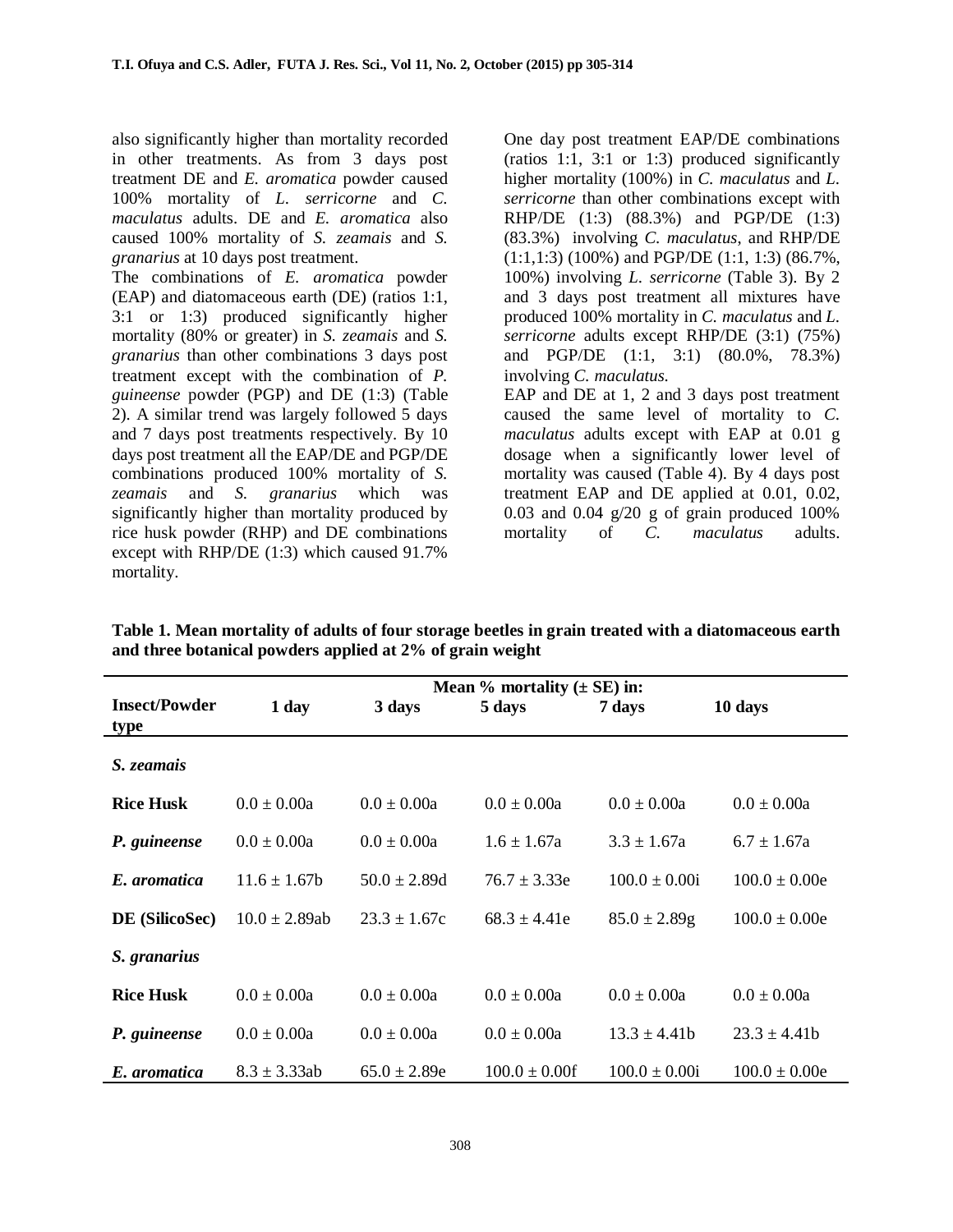| DE (SilicoSec)                 | $5.0 \pm 2.89a$                       | $58.3 \pm 4.41e$                        | $73.3 \pm 1.67e$                        | $91.7 \pm 1.67h$                       | $100.0 \pm 0.00e$                      |
|--------------------------------|---------------------------------------|-----------------------------------------|-----------------------------------------|----------------------------------------|----------------------------------------|
| L. serricorne                  |                                       |                                         |                                         |                                        |                                        |
| <b>Rice Husk</b>               | $0.0 \pm 0.00a$                       | $6.7 \pm 1.67$                          | $23.3 \pm 3.33c$                        | $31.7 \pm 4.41d$                       | $48.3 \pm 1.67c$                       |
| P. guineense                   | $0.0 \pm 0.00a$                       | $8.3 \pm 1.67$ b                        | $11.7 \pm 1.67$                         | $23.3 \pm 1.67c$                       | $41.7 \pm 3.33c$                       |
| E. aromatica                   | $90.0 \pm 2.89c$                      | $100.0 \pm 0.00f$                       | $100.0 \pm 0.00f$                       | $100.0 \pm 0.00i$                      | $100.0 \pm 0.00e$                      |
| DE (SilicoSec)                 | $100.0 \pm 0.00d$                     | $100.0 \pm 0.00f$                       | $100.0 \pm 0.00$ f                      | $100.0 \pm 0.00i$                      | $100.0 \pm 0.00e$                      |
| C. maculatus                   |                                       |                                         |                                         |                                        |                                        |
| <b>Rice Husk</b>               | $0.0 \pm 0.00a$                       | $6.7 \pm 1.67$                          | $18.3 \pm 1.67c$                        | $31.7 \pm 1.67d$                       | $45.0 \pm 2.89c$                       |
| P. guineense                   | $1.6 \pm 1.67a$                       | $21.7 \pm 1.67c$                        | $51.7 \pm 4.41d$                        | $61.7 \pm 4.41$ f                      | $66.7 \pm 6.01d$                       |
| E. aromatica<br>DE (SilicoSec) | $86.7 \pm 1.67c$<br>$100.0 \pm 0.00d$ | $100.0 \pm 0.00$ f<br>$100.0 \pm 0.00f$ | $100.0 \pm 0.00$ f<br>$100.0 \pm 0.00f$ | $100.0 \pm 0.00i$<br>$100.0 \pm 0.00i$ | $100.0 \pm 0.00e$<br>$100.0 \pm 0.00e$ |

Means along each column followed by the same letter (s) are not significantly different at the 5% level by Student-Newman-Keuls method.

| <b>Insect/Mixture</b> | Ratio | Mean % mortality $(\pm SE)$ in: |                  |                  |                  |  |
|-----------------------|-------|---------------------------------|------------------|------------------|------------------|--|
|                       |       | 3 days                          | 5 days           | 7 days           | 10 days          |  |
| S. zeamais            |       |                                 |                  |                  |                  |  |
| $RHP + DE$            | 1:1   | $65.0 \pm 5.00$                 | $70.0 \pm 5.00$  | $75.0 \pm 2.89$  | $85.0 \pm 2.89$  |  |
|                       | 3:1   | $28.3 \pm 4.41$                 | $38.3 \pm 4.41$  | $45.0 \pm 2.89$  | $50.0 \pm 2.89$  |  |
|                       | 1:3   | $65.0 \pm 5.77$                 | $71.7 \pm 6.01$  | $78.3 \pm 4.41$  | $91.7 \pm 3.33$  |  |
| $PGP + DE$            | 1:1   | $60.0 \pm 5.77$                 | $70.0 \pm 7.64$  | $90.0 \pm 2.89$  | $100.0 \pm 0.00$ |  |
|                       | 3:1   | $43.3 \pm 10.93$                | $60.0 \pm 10.41$ | $83.3 \pm 3.33$  | $100.0 \pm 0.00$ |  |
|                       | 1:3   | $71.6 \pm 1.67$                 | $68.3 \pm 7.27$  | $90.0 \pm 2.89$  | $100.0 \pm 0.00$ |  |
| $EAP + DE$            | 1:1   | $80.0 \pm 2.89$                 | $100.0 \pm 0.00$ | $100.0 \pm 0.00$ | $100.0 \pm 0.00$ |  |
|                       | 3:1   | $88.3 \pm 3.33$                 | $100.0 \pm 0.00$ | $100.0 \pm 0.00$ | $100.0 \pm 0.00$ |  |
|                       | 1:3   | $80.0 \pm 2.89$                 | $83.3 \pm 4.41$  | $100.0 \pm 0.00$ | $100.0 \pm 0.00$ |  |
| S. granaries          |       |                                 |                  |                  |                  |  |
| $RHP + DE$            | 1:1   | $48.3 \pm 3.33$                 | $61.7 \pm 3.33$  | $75.0 \pm 2.89$  | $86.7 \pm 1.67$  |  |

**Table 2. Mean mortality of adults of** *S. zeamais* **and** *S. granarius* **in grain treated with a diatomaceous earth in combination with any of three botanical powders applied (1:1, 3:1 and 1:3 ratios) at 2% of grain weight**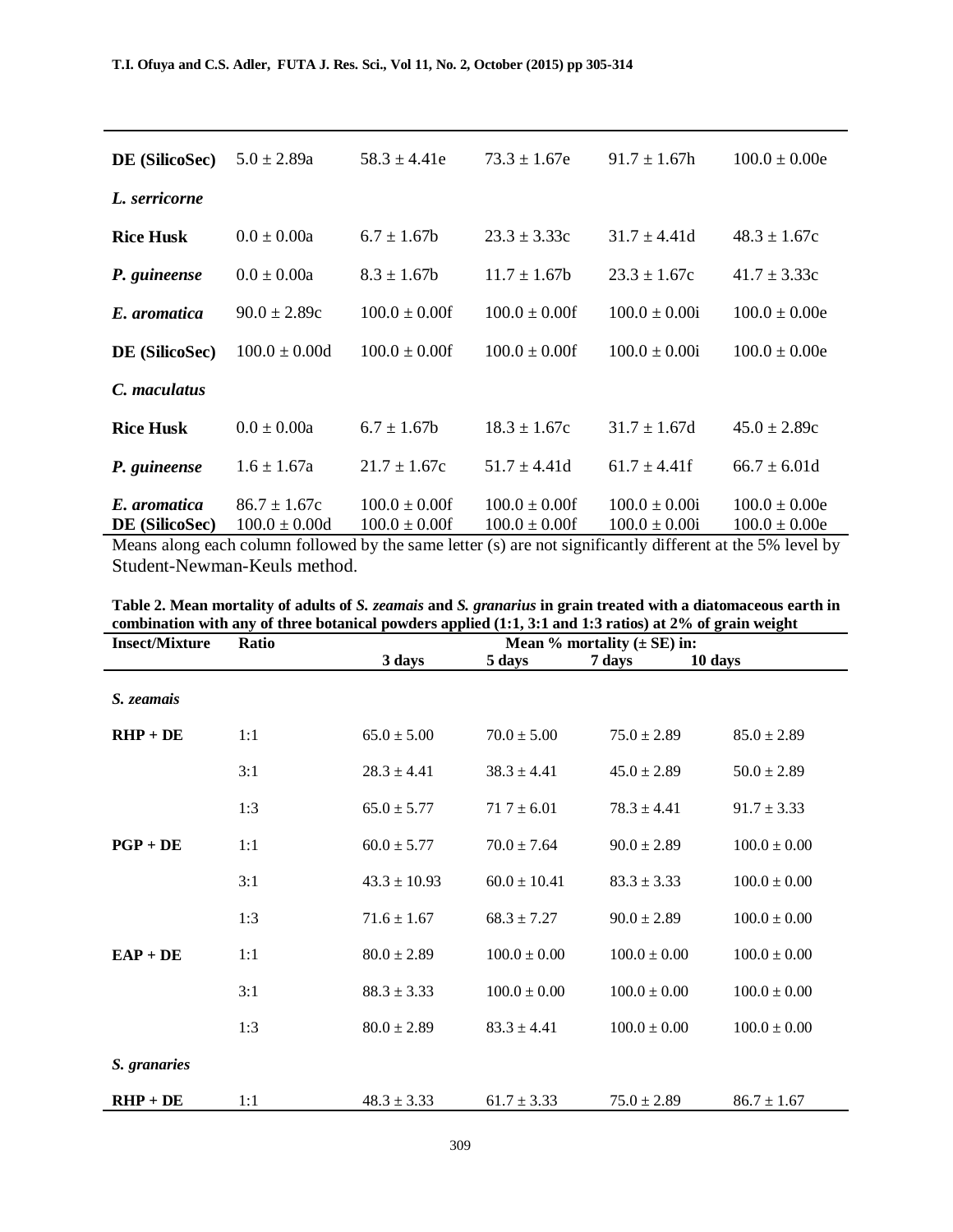|                  | 3:1 | $23.3 \pm 3.33$ | $46.7 \pm 6.67$  | $63.3 \pm 6.67$  | $78.3 \pm 8.82$  |
|------------------|-----|-----------------|------------------|------------------|------------------|
|                  | 1:3 | $56.7 \pm 1.67$ | $60.0 \pm 2.89$  | $65.0 \pm 2.89$  | $91.7 \pm 3.33$  |
| $PGP + DE$       | 1:1 | $66.7 \pm 8.82$ | $83.3 \pm 1.67$  | $91.7 \pm 1.67$  | $100.0 \pm 0.00$ |
|                  | 3:1 | $55.0 \pm 5.77$ | $65.0 \pm 5.77$  | $81.7 \pm 4.41$  | $100.0 \pm 0.00$ |
|                  | 1:3 | $81.6 \pm 1.67$ | $91.7 \pm 4.41$  | $100.0 \pm 0.00$ | $100.0 \pm 0.00$ |
| $EAP + DE$       | 1:1 | $80.0 \pm 5.00$ | $100.0 \pm 0.00$ | $100.0 \pm 0.00$ | $100.0 \pm 0.00$ |
|                  | 3:1 | $81.6 \pm 3.33$ | $100.0 \pm 0.00$ | $100.0 \pm 0.00$ | $100.0 \pm 0.00$ |
|                  | 1:3 | $80.0 \pm 0.00$ | $100.0 \pm 0.00$ | $100.0 \pm 0.00$ | $100.0 \pm 0.00$ |
| <b>LSD 0.001</b> |     | 23.56           | 23.64            | 13.69            | 12.33            |

| Table 3. Mean mortality of adults of C. maculatus and L. serricorne in grain treated with a diatomaceous  |
|-----------------------------------------------------------------------------------------------------------|
| earth in combination with any of three botanical powders applied (1:1, 3:1 and 1:3 ratios) at 2% of grain |
| weight                                                                                                    |

| <b>Insect/Mixture</b> | Ratio | Mean % adult mortality $(\pm SE)$ in: |                  |                  |  |
|-----------------------|-------|---------------------------------------|------------------|------------------|--|
|                       |       | 1 day                                 | 2 days           | 3 days           |  |
| C. maculatus          |       |                                       |                  |                  |  |
| $RHP + DE$            | 1:1   | $71.7 \pm 4.41$                       | $100.0 \pm 0.00$ | $100.0 \pm 0.00$ |  |
|                       | 3:1   | $36.7 \pm 4.41$                       | $75.0 \pm 5.00$  | $100.0 \pm 0.00$ |  |
|                       | 1:3   | $88.3 \pm 6.01$                       | $100.0 \pm 0.00$ | $100.0 \pm 0.00$ |  |
| $PGP + DE$            | 1:1   | $50.0 \pm 15.26$                      | $80.0 \pm 7.69$  | $100.0 \pm 0.00$ |  |
|                       | 3:1   | $35.0 \pm 13.23$                      | $78.3 \pm 6.01$  | $100.0 \pm 0.00$ |  |
|                       | 1:3   | $83.3 \pm 8.82$                       | $100.0 \pm 0.00$ | $100.0 \pm 0.00$ |  |
| $EAP + DE$            | 1:1   | $100.0 \pm 0.00$                      | $100.0 \pm 0.00$ | $100.0 \pm 0.00$ |  |
|                       | 3:1   | $100.0 \pm 0.00$                      | $100.0 \pm 0.00$ | $100.0 \pm 0.00$ |  |
|                       | 1:3   | $100.0 \pm 0.00$                      | $100.0 \pm 0.00$ | $100.0 \pm 0.00$ |  |
| L. serricorne         |       |                                       |                  |                  |  |
| $RHP + DE$            | 1:1   | $100.0 \pm 0.00$                      | $100.0 \pm 0.00$ | $100.0 \pm 0.00$ |  |
|                       | 3:1   | $75.0 \pm 2.89$                       | $100.0 \pm 0.00$ | $100.0 \pm 0.00$ |  |
|                       | 1:3   | $100.0\pm0.00$                        | $100.0\pm0.00$   | $100.0\pm0.00$   |  |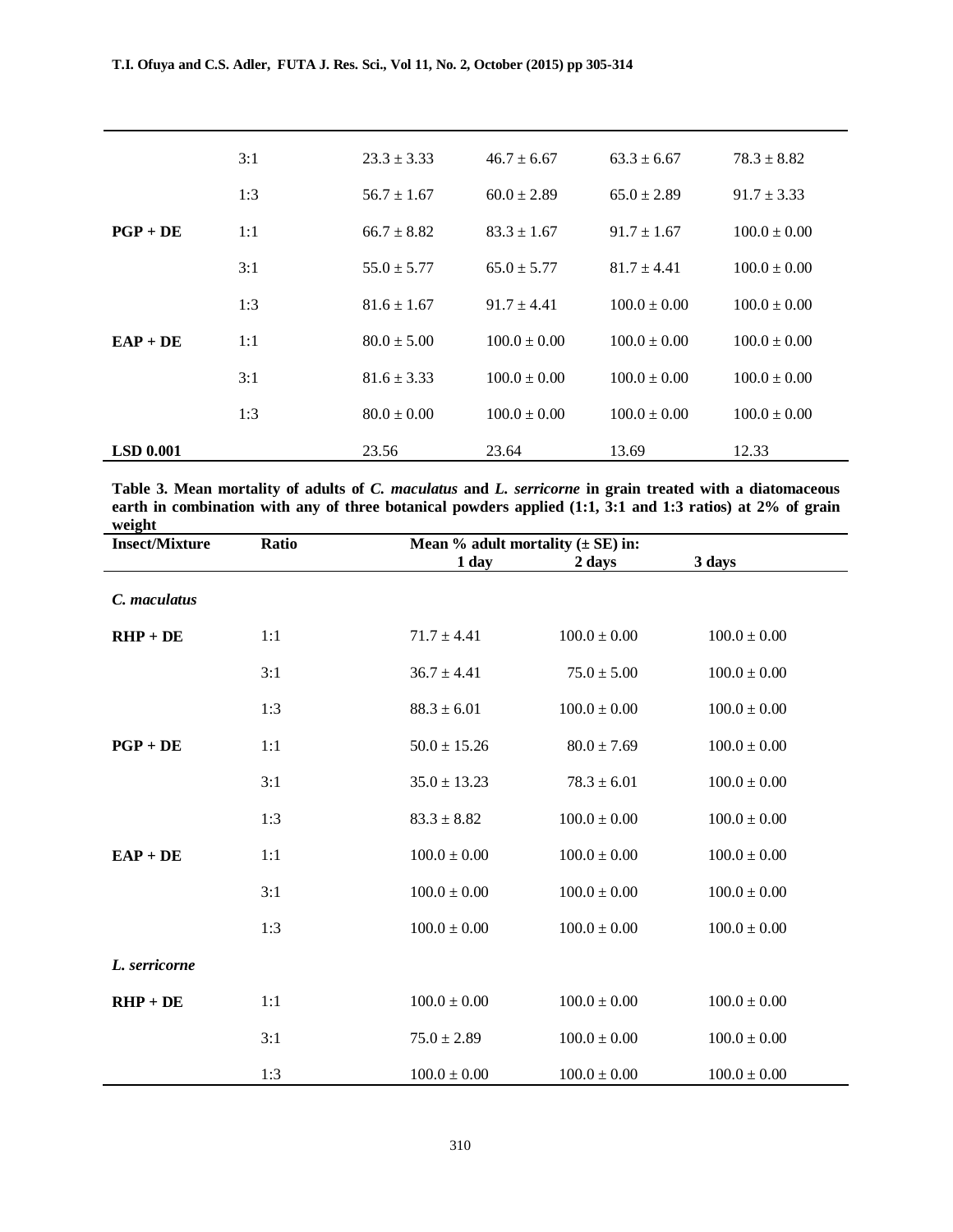| $PGP + DE$       | 1:1 | $86.7 \pm 1.67$           | $100.0 \pm 0.00$          | $100.0 \pm 0.00$ |
|------------------|-----|---------------------------|---------------------------|------------------|
|                  | 3:1 | $68.3 \pm 4.41$           | $100.0 \pm 0.00$          | $100.0 \pm 0.00$ |
|                  | 1:3 | $100.0 \pm 0.00$          | $100.0 \pm 0.00$          | $100.0 \pm 0.00$ |
| $EAP + DE$       | 1:1 | $100.0 \pm 0.00$          | $100.0 \pm 0.00$          | $100.0 \pm 0.00$ |
|                  | 3:1 | $100.0 \pm 0.00$          | $100.0 \pm 0.00$          | $100.0 \pm 0.00$ |
| <b>LSD 0.001</b> | 1:3 | $100.0 \pm 0.00$<br>27.45 | $100.0 \pm 0.00$<br>12.75 | $100.0 \pm 0.00$ |

| Table 4. Mortality of adults of C. maculatus in EAP and DE applied at different low dosages |  |  |  |  |  |  |  |
|---------------------------------------------------------------------------------------------|--|--|--|--|--|--|--|
|---------------------------------------------------------------------------------------------|--|--|--|--|--|--|--|

| <b>Protectant</b> | Dosage $(g/20 g)$ | Mean $%$ mortality ( $\pm$ SE) in: |                  |                  |                  |  |  |
|-------------------|-------------------|------------------------------------|------------------|------------------|------------------|--|--|
|                   | of grain          | 1 day                              | 2 days           | 3 days           | 4 days           |  |  |
| DE                |                   |                                    |                  |                  |                  |  |  |
|                   | 0.01              | $86.7 \pm 3.33b$                   | $93.3 \pm 3.33a$ | $98.3 \pm 1.67$  | $100.0 \pm 0.00$ |  |  |
|                   | 0.02              | $100.0 \pm 0.00$                   | $100.0 \pm 0.00$ | $100.0 \pm 0.00$ | $100.0 \pm 0.00$ |  |  |
|                   | 0.03              | $100.0 \pm 0.00$                   | $100.0 \pm 0.00$ | $100.0 \pm 0.00$ | $100.0 \pm 0.00$ |  |  |
|                   | 0.04              | $100.0 \pm 0.00$                   | $100.0 \pm 0.00$ | $100.0 \pm 0.00$ | $100.0 \pm 0.00$ |  |  |
| <b>EAP</b>        |                   |                                    |                  |                  |                  |  |  |
|                   | 0.01              | $65.0 \pm 8.66a$                   | $81.7 + 4.41a$   | $91.7 \pm 1.67a$ | $100.0 \pm 0.00$ |  |  |
|                   | 0.02              | $90.0 \pm 2.89$ b                  | $100.0 \pm 0.00$ | $100.0 \pm 0.00$ | $100.0 \pm 0.00$ |  |  |
|                   | 0.03              | $96.7 \pm 1.67$                    | $100.0 \pm 0.00$ | $100.0 \pm 0.00$ | $100.0 \pm 0.00$ |  |  |
|                   | 0.04              | $98.3 \pm 1.67$                    | $100.0 \pm 0.00$ | $100.0 \pm 0.00$ | $100.0 \pm 0.00$ |  |  |
| <b>LSD 0.001</b>  |                   | 18.43                              | 10.19            | 4.34             |                  |  |  |

#### **DISCUSSION**

It is thought that DEs are perhaps the most efficacious natural dusts in terms of insecticidal action (Shah and Khan, 2014). This has been largely substantiated by results obtained in this study. The DE was observed to be superior in lethality to adults of four storage beetles when compared with three insecticidal botanical powders EAP, RHP and PGP. All adults of *L. serricorne* and *C. maculatus* were killed within 1 day of shaking with DE treated grain whereas it took up to 10 days for complete mortality to be achieved with adults of *S. zeamais* and *S. granarius*. These results are consistent with earlier observations by Sadeghi *et al.* (2012) working with *L. serricorne* and *C. maculatus*; Badii *et al*. (2014) working with *C. maculatus*; Demissie *et al.* (2008) and Doumbia *et al*. (2014) working with *S. zeamais* and Mewis and Ulrichs (2001) and Collins and Cook (2006) working with *S. granarius*. It was observed that

DE dust particles were trapped by the bodies of the adult beetles as they were shaken with treated grain. The mode of action of DE in causing mortality of insects has been confirmed to be due to effective absorption of epicuticular lipids and fatty acids leading to desiccation (Mewis and Ulrichs, 2001; Prasantha, 2003; Shah and Khan, 2014).

EAP ranked next to DE in lethality to the beetles and was superior to the other two botanicals. All adults of *L. serricorne* and *C. maculatus* were killed within 3 days of shaking with EAP treated grain whereas it took up to 10 days for complete mortality to be achieved with adults of *S. zeamais* and *S. granarius*. The adult storage beetles irrespective of species and all times of observation suffered significantly lower mortality when exposed to grain treated with RHP and PGP. EAP has been reported to exhibit contact as well as fumigant lethality to stored product pest beetles (Boeke *et al.*, 2001; Ofuya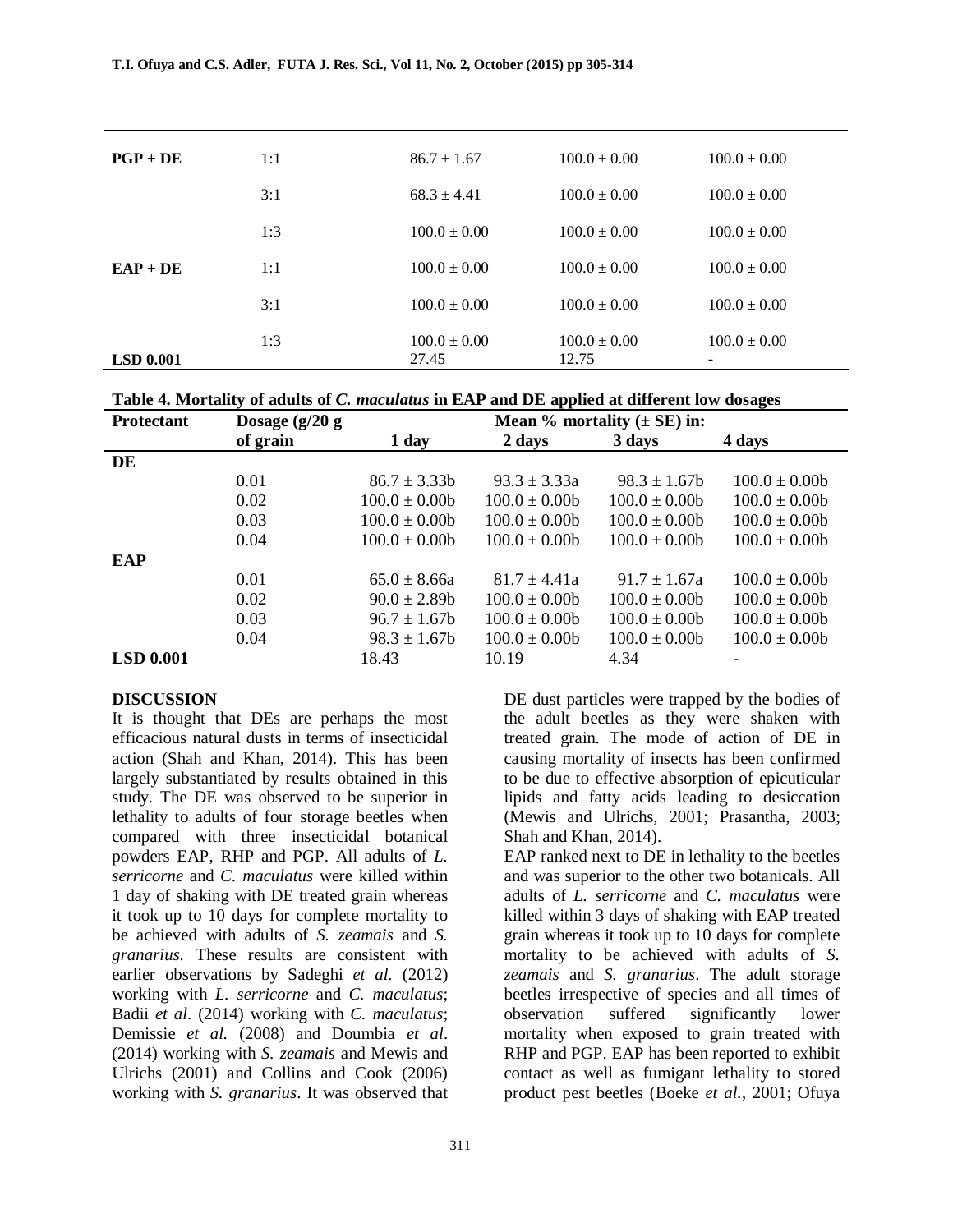and Osadahun, 2005; Ofuya *et al*., 2007; Longe and Ofuya, 2009; 2010). Olotuah *et al.* (2007) also reported EAP to be superior to three other botanical plant powders including PGP in the control of *C. maculatus* and *S. zeamais*. The insecticidal activity of EAP has been suggested to be due to a number of chemical compounds (Dales, 1996) but especially eugenol (Lale, 2010).

An important finding in this study is the observation that DE could be mixed with insecticidal plant powders without jeopardizing its lethality against adult storage beetle pests. The combinations of EAP and DE (ratios 1:1, 3:1 or 1:3) produced generally higher mortality in *S. zeamais* and *S. granarius* than other combinations 3, 5 and 7 days post treatment. By 10 days post treatment all the EAP/DE and PGP/DE combinations produced 100% mortality of *S. zeamais* and *S. granarius*. One day post treatment EAP/DE combinations (ratios 1:1, 3:1 or 1:3) produced significant mortality (100%) in *C. maculatus* and *L. serricorne* . Adult mortality in RHP/DE (1:3) (88.3%) and PGP/DE (1:3) (83.3%) involving *C. maculatus*, and RHP/DE (1:1,1:3) (100%) and PGP/DE (1:1, 1:3) (86.7%, 100%) involving *L. serricorne* was also significant. By 2 days and 3 days post treatment all mixtures have produced 100% mortality in *C. maculatus* and *L. serricorne* adults except RHP/DE (3:1) (75%) and PGP/DE (1:1, 3:1) (80.0%, 78.3%) involving *C. maculatus*. Thus, the lethality of DE against adults of the four storage beetles was not mitigated by mixing with EAP, RHP or PGP. Mixing with DE may have putatively enhanced the lethality of PGP and RHP to the adult beetles. Stathers (2003) also reported increased efficacy in the control of the bostrichid, *Prostephanus truncatus* (Horn) when diatomaceous earths was combined with a Chinese plant extract. Yang *et al.* (2010) similarly carried out laboratory bioassays to determine the efficacy of garlic, *Allium sativum* L. essential oil applied alone or with DE against adults of *S. oryzae* and *Tribolium castaneum* L. and found that the combination treatment was significantly more effective than either treatment alone. When DE is mixed with grain at effective dosages visible residues are evident on the grains and this is neither desirable nor generally

acceptable (Shah and Khan, 2014). It was observed in this study that mixing DE with EAP, RHP or PGP obliterated the residual powdery aspect and this can be an added advantage in this kind of formulation. Clearly, there is great promise in combining DE and botanicals for stored product protection against insect depredations. It was further observed in this study that DE and EAP applied at a dosage rate as low as 0.01  $g/20$  g of grain or 0.5  $g/1$  kg of grain or 0.25% of treated grain was effective in causing complete mortality of adult *C. maculatus* infesting the grain within 4 days post treatment. It is parsimonious that mixing DE and EAP at low dosages may also be effective in stored products protection against insect depredation, but this however requires empirical verification.

# **CONCLUSIONS**

DE and EAP applied at 2% of grain weight are very lethal to adults of *C. maculatus*, *S. zeamais*, *S. granarius* and *L. serricorne* and may effectively prevent grain damage by these insects. DE and EAP applied at 0.05% of grain weight are sufficiently lethal to *C. maculatus*. The lethality of DE against adults of the four storage beetles was not mitigated by mixing with EAP, RHP or PGP. DE enhanced the lethality of PGP and RHP to the adult beetles. There is great promise in combining DE and botanicals for stored products protection against insect depredations. Therefore more botanicals need to be combined with different DE formulations and tested for efficacy against stored product pest insects, and compatibility as well as effective dosages determined.

# **ACKNOWLEDGEMENT**

Prof. Dr. T.I. Ofuya's research visit to Berlin (July 1-September 30, 2014) was sponsored by Alexander von Humboldt Foundation, Bonn, Germany.

# **REFERENCES**

**Abbott, W.S.** (1925). A method of computing the effectiveness of an insecticide. Journal of Economic

Entomology 18: 265-267.

**Anonymous** (1996). A Guide to Insect Pests of Nigerian Crops: Identification, Biology and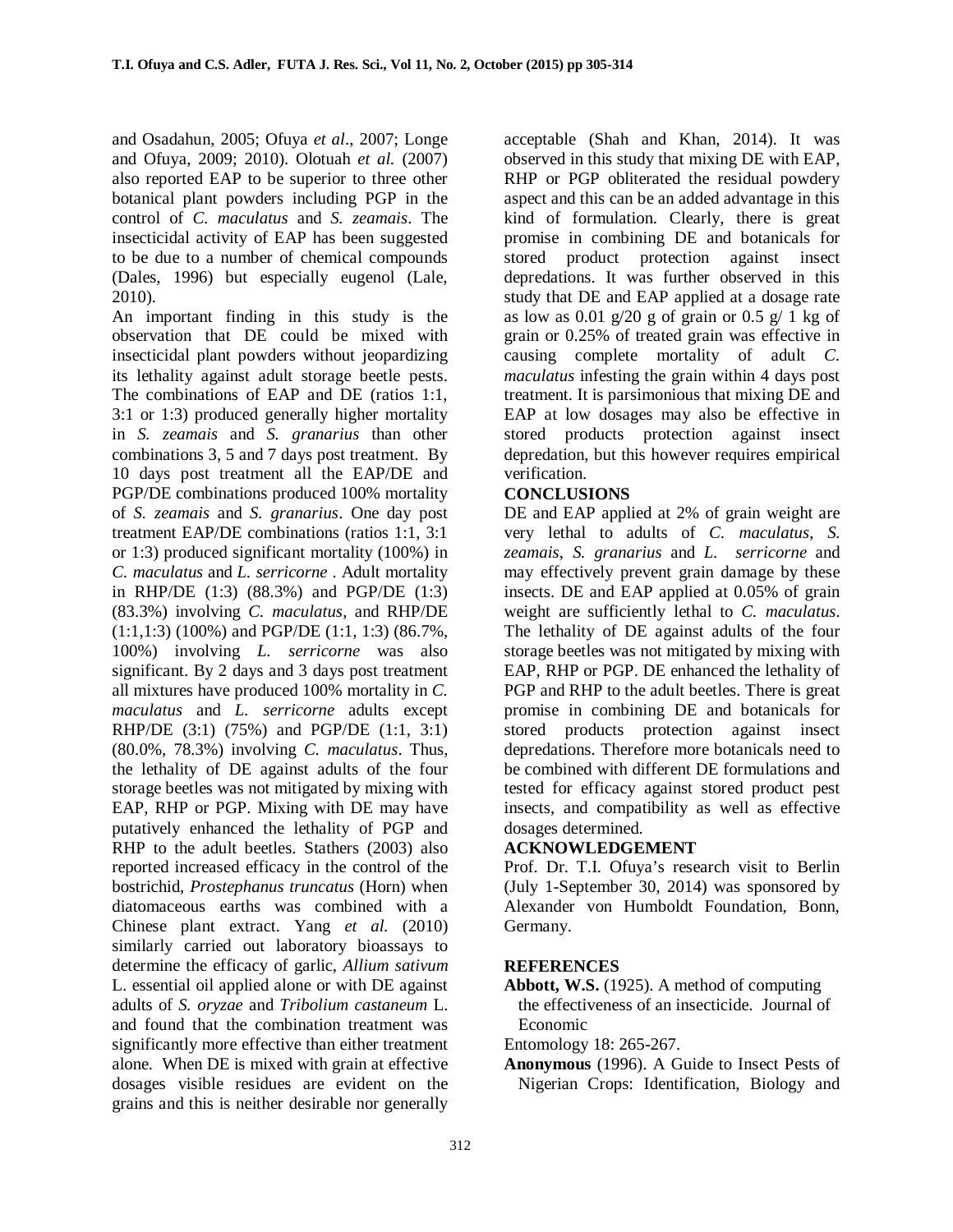Control. Natural Resources Institute, Chatham, UK. 253 pp.

**Athanassiou, C.G., Vayias, B.J., Dimizas, C.B., Kavallieratos, N.G., Papagregoriou, A.S. and Buchelos, C. Th.** (2005). Insecticidal efficacy of diatomaceous earth against *Sitophilus oryzae* (L.) (Coleoptera: Curculionidae) and *Tribolium confusum* du Val (Coleoptera: Tenebrionidae) on stored wheat: influence of dose rate, temperature and exposure interval. Journal of Stored Products Research 41: 47-55.

**Badii, B.K., Adarkwah, C., Obeng-Ofori, D. and Ulrichs, C.** (2014). Efficacy of diatomaceous earth formulations against *Callosobruchus maculatus* (F.) (Coleoptera: Bruchidae) in Kersting's groundnut (*Macrotyloma geocarpum* Harms): influence of dosage rate and relative humidity. Journal of Pest Science 87: 285-294.

- **Badii, K.B., Asante, S.K. and Bayorbor, T.B.** (2011). Susceptibility of some Kersting's groundnut landrace cultivars to *Callosobruchus maculatus* (Fab.) (Coleoptera: Bruchidae). Journal of Science and Technology 31: 11-20.
- **Boeke, S.J., van Loon, J.J.A., van Huis, A., Kossou, D.K. and Dickle, M.** (2001). The use of plant material to protect stored leguminous seeds against seed beetles: a review. Wageningen University Papers 2001-3. Backhuys Publishers, The Netherlands, 108 pp.
- **Collins, D.A. and Cook, D.A.** (2006). Laboratory studies evaluating the efficacy of diatomaceous earths, on treated surfaces, against stored-product insect and mite pests. Journal of Stored Products Research 42: 51- 60.
- **Dales, M.J.** (1996). A review of plant materials used for controlling insect pests of stored products. NRI Bulletin 6, Chatham, UK: Natural Resources Institute. 84 pp.
- **Demissie, G., Tefera, T. and Tadesse, A.** (2008). Efficacy of Silicosec, filter cake and wood ash against the maize weevil, *Sitophilus zeamais* Motschulsky (Coleoptera: Curculionidae) on three maize genotypes. Journal of Stored Products Research 44: 227- 231.
- **Doumbia, M., Douan, B.G., Kwadjo, K.E., Kra, D.K., Martel, V. and Dagnogo, M.** (2014). Effectiveness of diatomaceous earth for control of *Sitophilus zeamais* (Coleoptera: Curculionidae), *Tribolium castaneum* and *Polarus subdepressus* (Coleoptera: Tenebrionidae). Journal of Stored Products Research 57: 1-5.
- **Erb-Brinkmann, M.** (2000). Application of silica dust (SilicoSec<sup>®</sup>) in Germany – Practical Experiences. In: Adler, C. and Scholler, M. (eds.), Integrated Protection of Stored Products, IOBC Bulletin 23, 239-242.
- **Holst, N., Meikle, W., and Markham, R.** (2000). Grain injury models for *Prostephanus truncatus* (Coleoptera: Bostrichidae) and *Sitophilus zeamais* (Coleoptera: Curculionidae) in rural maize stores in West Africa. Journal of Economic Entomology 93: 133-1346.
- **Kostyukovsky, M. And Shaaya, E.** (2011). Phytochemicals as natural fumigants and contact insecticides against stored-product insects. In: Natural Products in Plant Pest Management, N.K. Dubey (ed.), CAB International, pp. 175-190.
- Lale, N.E.S. (2001). The impact of storage insect pests on post-harvest losses and their management in the Nigerian agricultural system. Nigerian Journal of Experimental and Applied Biology 2: 231-239.
- **Lale, N.E.S.** (2010). Stealthy thieves in homes and food stores. Inaugural Lecture, University of Port Harcourt, Port Harcourt, Nigeria. 60 pp.
- **Longe, O.O. and Ofuya, T.I.** (2009). Investigations into fumigant effect of *Eugenia aromatica* dust against *Sitophilus zeamais* (Motschulsky) Journal of Agricultural Research and Policies 5: 87-92.
- **Longe, O.O. and Ofuya, T.I.** (2010). Investigations into fumigant effect of *Eugenia aromatica* dust against *Callosobruchus maculatus* (Fabricius). Journal of Agricultural Research and Policies 6: 65-70.
- **Mewis, I. and Ulrichs, Ch.** (2001). Action of amorphous diatomaceous earth against different stages of the stored product pests *Tribolium confusum*, *Tenebrio molitor*, *Sitophilus granarius* and *Plodia*